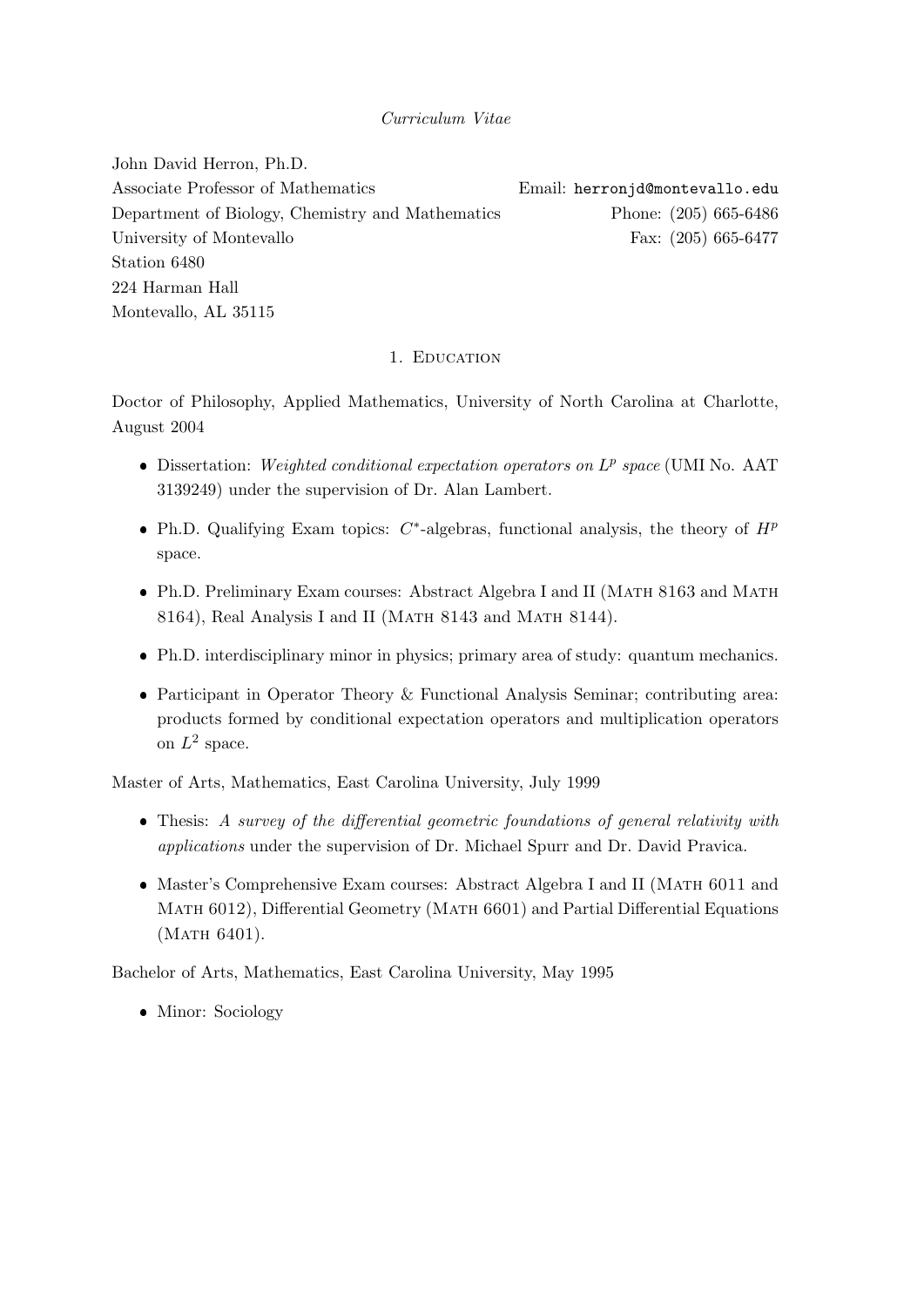### 2. TEACHING

The following undergraduate courses were taught at the University of Montevallo:

| MATH 485 Senior Seminar             |  | MATH 484 Directed Readings          |
|-------------------------------------|--|-------------------------------------|
| MATH 480 Topology                   |  | MATH 470 Real Analysis              |
| MATH 440 Abstract Algebra           |  | MATH 399 Independent Study          |
| MATH 390 Linear Algebra             |  | MATH 376 Complex Analysis           |
| MATH 350 Differential Equations     |  | MATH 336 Mathematical Statistics    |
| MATH 330 Numerical Analysis         |  | MATH 310 Foundations of Mathematics |
| MATH 295 Special Relativity         |  | MATH 295 Quantum Theory             |
| MATH 272 Calculus III               |  | MATH 271 Sequences & Series         |
| MATH 261 LATEX & CAS                |  | MATH 247 Discrete Mathematics       |
| MATH 185 Survey of Mathematics      |  | MATH 171 Calculus II                |
| МАТН 170 Calculus I                 |  | MATH 160 Math for Teachers I        |
| MATH 157 Introduction to Statistics |  | MATH 154 The Nature of Mathematics  |
| MATH 150 Precalculus Algebra/Trig.  |  | MATH 149 Precalulus Trigonometry    |
| MATH 147 Finite Mathematics         |  | MATH 144 Precalculus Algebra        |
| MATH 131 Intermediate Algebra       |  |                                     |

The following graduate courses were taught at the University of Montevallo:

| MATH 595 Mathematical Physics | MATH 595 Differential Geometry    |
|-------------------------------|-----------------------------------|
| MATH 353 Sequences & Series   | MATH 521 Complex Analysis         |
| MATH 510 Function Theory      | MATH 505 Hist/Phil Math           |
| MATH 502 Linear Algebra       | MATH 501 Mathematics for Teachers |

Note: The above courses were associated with the University of Montevallo Secondary Education in Mathematics program.

- The following undergraduate courses were taught as a visiting assistant professor of mathematics at the University of North Carolina at Charlotte: Math 3163 Modern Algebra Math 2241 Calculus III Math 2164 Matrices & Linear Algebra Math 1100 College Algebra
- The following undergraduate courses were taught as a doctoral student at the University of North Carolina at Charlotte:

| MATH 3163 Modern Algebra    | MATH 2171 Differential Equations  |
|-----------------------------|-----------------------------------|
| MATH 1242 Calculus II       | MATH 1241 Calculus I              |
| MATH 1120 Business Calculus | MATH 1103 Precalculus Mathematics |

 The following courses were taught as a master's degree student at East Carolina University:

|  | MATH 1085 Precalculus Mathematics |  | MATH 1065 College Algebra |
|--|-----------------------------------|--|---------------------------|
|  | MATH 0001 Remedial Math           |  |                           |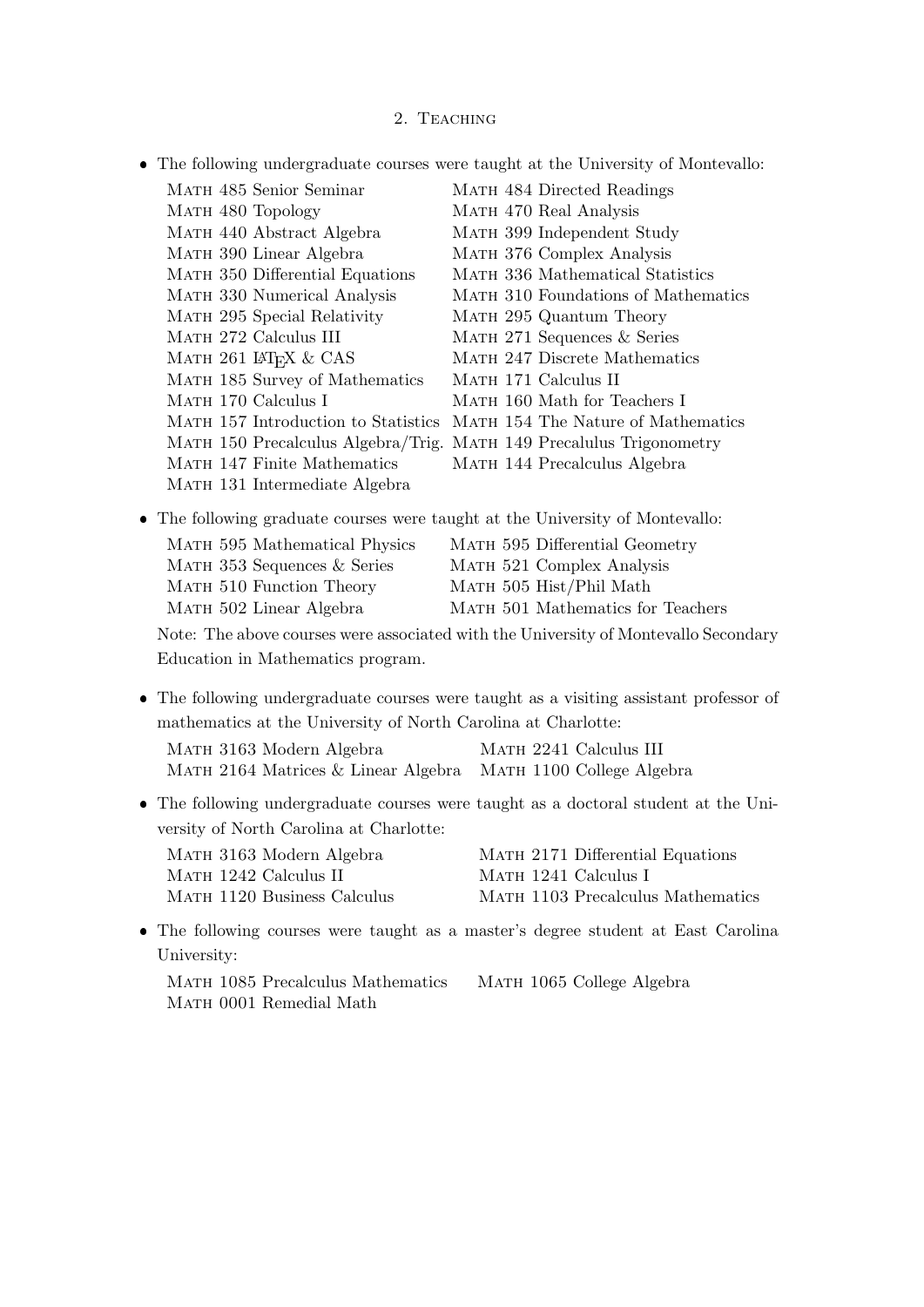## 3. Undergraduate Research

The following undergraduate research projects were supervised at the University of Montevallo:

- MNS 2021 NCNAIR SCHOLARS RESEARCH PROJECT (2021): Faculty advisor for Madison Lawrence for her McNair Scholars project on On the structure of  $\ell^p$  space.
- MATH 495 UNDERGRADUATE RESEARCH (2016): Supervisor for Wayne Poole for his work on Special relativity.
- UR 400 Undergraduate Research (2014-2015): Supervisor for Brandon McMahan for his work on Hilbert space operators.
- UR 400 UNDERGRADUATE RESEARCH (2011): Supervisor for Lynsey Cargile for her work on On the structure of infinite-dimensional space.
- UR 400 UNDERGRADUATE RESEARCH (2007): Supervisor for Justin Cannady for his work on Elementary properties of Banach space.
- UR 400 Undergraduate Research (2006-2007): Supervisor for Krystle Ames for her work on An investigation into the invariant subspace problem for operators on separable Hilbert spaces.

### 4. Honors, Awards and Grants

- Recipient of the 2018 Outstanding Commitment to Teaching Award, University of Montevallo.
- Recipient of the 2013 College of Arts and Sciences Teaching Award, University of Montevallo.
- Recipient of a 2009 Summer Research Grant, University of Montevallo.
- Recipient of the 2004 College of Arts and Sciences Graduate School Excellence in Teaching Award in Mathematics and Science, University of North Carolina at Charlotte.
- Inducted into Pi Mu Epsilon National Honorary Mathematics Society, North Carolina Delta Chapter, 1997, East Carolina University.
	- 5. Professional Experience and Service
- Associate Professor of Mathematics in the Department of Biology, Chemistry and Mathematics at the University of Montevallo.
	- Member of 2017-2018 Mathematics Faculty Search Committee.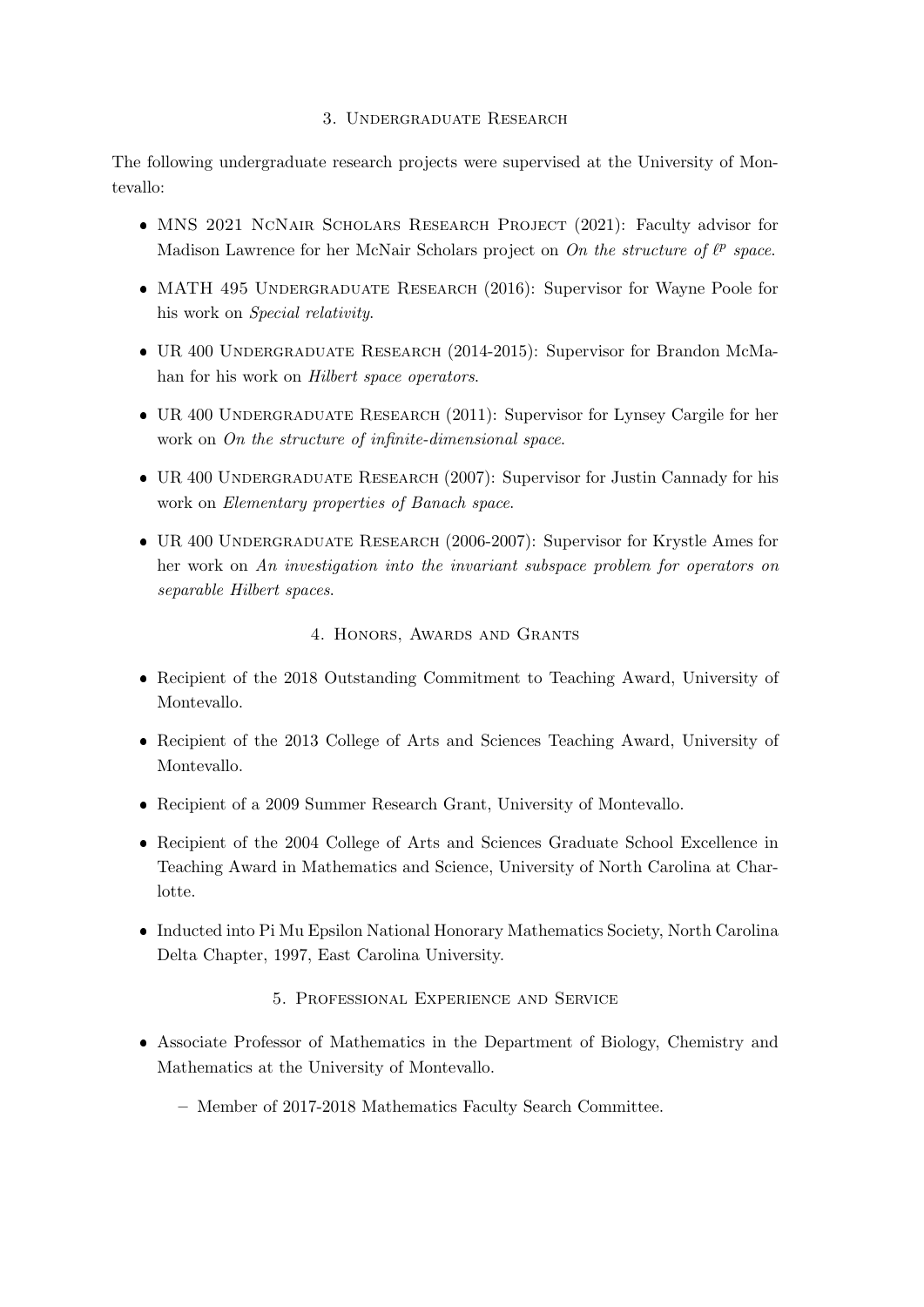- Member of Faculty Senate, 2015-2018 term; FDAC-Senate liaison 2016-2017.
- Mathematics/science judge for the UM Undergraduate Research Day Poster Presentations, 2014-2018.
- Member of the Faculty Development Advisory Committee (FDAC). The FDAC is a University Committee charged with reviewing and recommending university research/travel grants and sabbatical requests, 2013-2019 term.
- Responsible faculty for the Mathematics Student Learning Outcomes Assessment Program. The SLO Program was a product of a university-wide "State of the Major" discussion and resulted in a series of goals/assessments use to implement programmatic changes throughout the university, 2013-present.
- Mathematics evaluator for the Learner Impact Analysis presentations (UM College of Education), 2012-2013.
- Responsible faculty for the assessment and reporting for the Information Literacy Advancing Course (MATH 185 Survey of Mathematics—Freshman Seminar) and Mastery Course (Math 485 Senior Seminar), 2012-2018.
- Wrote the Math 147 Finite Mathematics General Education Assessment Exam, 2012.
- Member of the team representing the University of Montevallo at the 2011 COPLAC Council on Undergraduate Research Conference, 2011.
- Member of the Black Heritage Committee, 2011-2012.
- Tenured and promoted to Associate Professor of Mathematics, 2011.
- Mathematics representative in the Teacher Education Program entrance interviews, 2005-present.
- Served on the Academic Development Committee. The ADC (now FDAC) is a university committee whose responsibilities included evaluating and recommending sabbatical proposals, evaluating and recommending grant funds for special projects and research, and the annual search for Montevallo's Vacca Professor of Liberal Arts, 2007-2011.
- Member of 2011 Biology Faculty Search Committee.
- Member of the Director of Institutional Assessment search committee, 2007. The committee conducted a successful search for the newly created university administrative position of Director of Institutional Assessment.
- Faculty mentor in the McNair Scholars program, 2007.
- Wrote the Fall/Summer 2007 mathematics and physics course schedules.
- Kappa Mu Epsilon mathematics honor society faculty secretary, February 2006- 2013.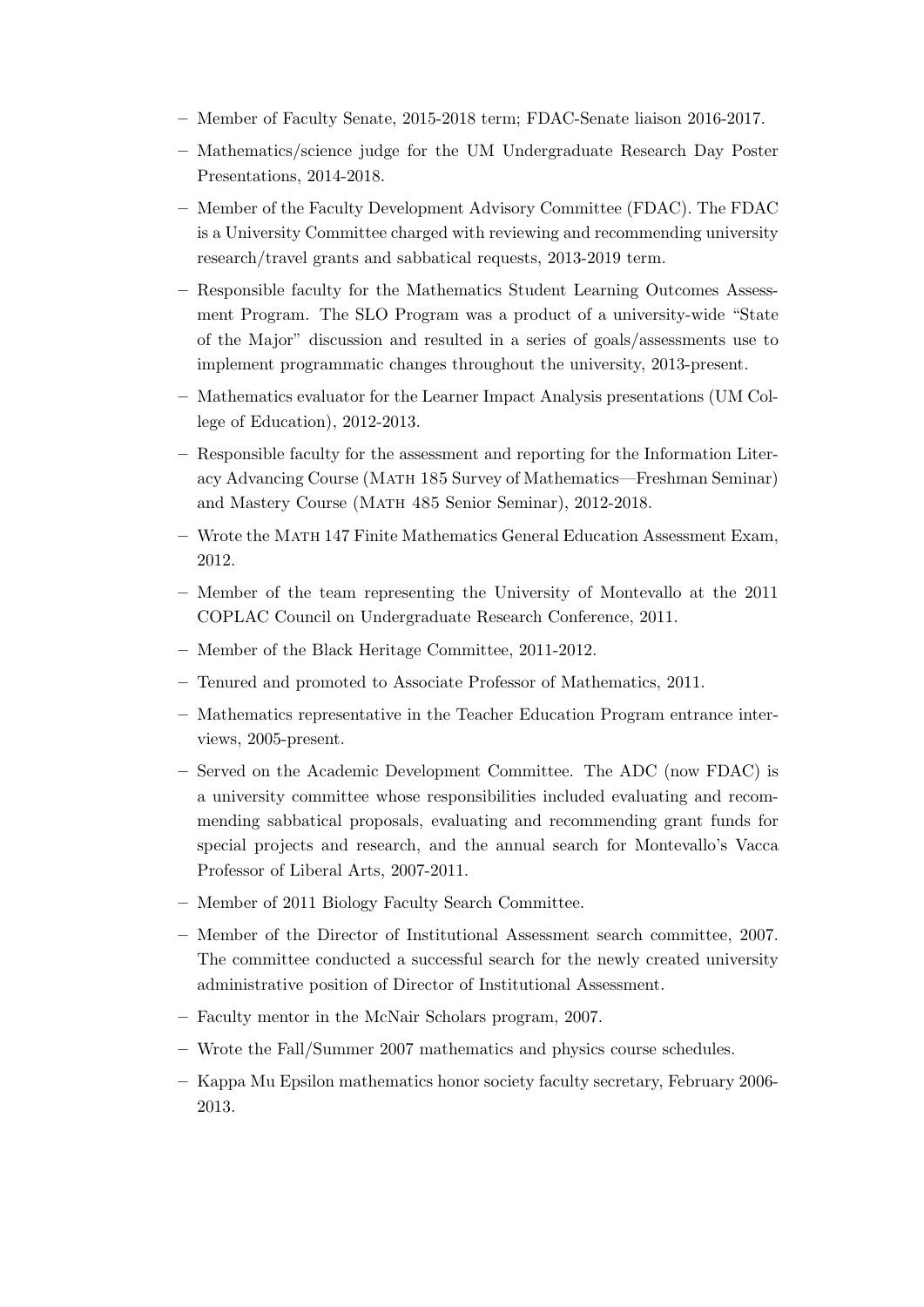- Member of 2005-2006 and 2006-2007 Mathematics Faculty Search Committees.
- Awarded graduate faculty status, November 2005.
- Appointed Assistant Professor of Mathematics, August 2005.
- Visiting Assistant Professor of Mathematics in the Department of Mathematics at the University of North Carolina at Charlotte, August 2004-June 2005.
- Recipient of multiple graduate teaching assistantships at the University of North Carolina at Charlotte, August 1999-June 2004, and at East Carolina University, January 1996-1999.

# 6. Reviews and Refereeing

- Referee for *Linear and Multilinear Algebra*, an international peer-reviewed journal published by Taylor & Francis, 2018.
- Referee for Acta Mathematica Scientia, an international peer-reviewed journal published by Elsevier, 2015-2016.
- Referee for Filomat (formerly, Zbornik radova Filozofskog fakulteta, serija Matematika), an international peer-reviewed journal published by the Department of Mathematics, University of Niš, Republic of Serbia, 2013.
- Referee for The Mediterranean Journal of Mathematics, an international peer-reviewed mathematics journal published by Springer-Birkhäuser, 2013.
- Referee for *Operators and Matrices*, an international peer-reviewed mathematics research journal published by Element, 2011.
- Referee for *Matematicki Vesnik*, an international peer-reviewed mathematics research journal published by the Mathematical Society of Serbia, 2010.
- Referee for *The Pentagon*, the journal of the Kappa Mu Epsilon mathematics honor society. The Pentagon features articles written by undergraduate students who have engaged in undergraduate research and have (in most cases) presented their findings at regional and national conventions. Appointment term: 2010-2012.
- Reviewed Finite Mathematics manuscript at the request of Thomson Brooks/Cole Publishing, 2005.
- Reviewed *Precalculus 3<sup>rd</sup> Edition* by Faires and DeFranza at the request of Thomson Brooks/Cole Publishing, 2005.

# 7. Research